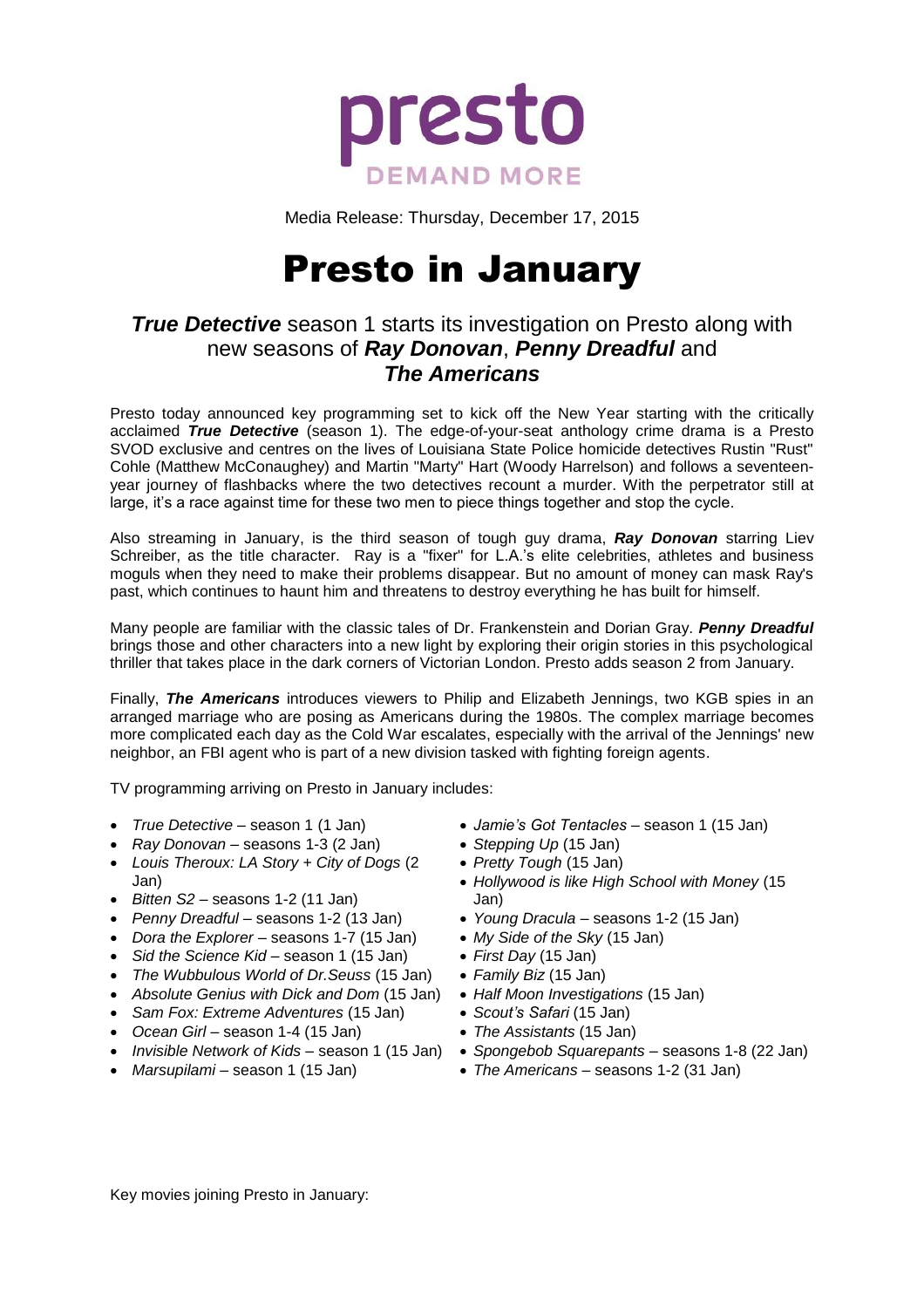- *Lifted* (1 Jan)
- *Your Friend the Rat* (1 Jan)
- *Adventures Of Priscilla* (1 Jan)
- *Can't Stop The Music* (1 Jan)
- *Cast Away* (1 Jan)
- *The Wedding Planner* (1 Jan)
- *Ace Ventura: Pet Detective* (2 Jan)
- *Ace Ventura: When Nature Calls* (2 Jan)
- *Aladdin And The King Of Thieves* (2 Jan)
- *Aladdin* (2 Jan)
- *The Return Of Jafar* (2 Jan)
- *That Sugar Film* (2 Jan)
- *Little Women* (2 Jan)
- *Red Dawn* (3 Jan)
- *Spice World* (3 Jan)
- *Dior And I* (3 Jan)
- *Driving Miss Daisy* (3 Jan)
- *Paul Blart: Mall Cop 2* (3 Jan)
- *Shakespeare In Love* (3 Jan)
- *The Hunt For Red October* (3 Jan)
- *The Towering Inferno* (4 Jan)
- *The Terminator* (6 Jan)
- *Mary Poppins* (6 Jan)
- *Better Living Through Chemistry* (6 Jan)
- *Body Of Evidence* (6 Jan)
- *Dazed And Confused* (7 Jan)
- *College Road Trip* (7 Jan)
- *The Homesman* (7 Jan)
- *Tomorrow, When The War Began* (8 Jan)
- *Zombieland* (8 Jan)
- *Small Soldiers* (8 Jan)
- *54* (8 Jan)
- *Gothika* (8 Jan)
- *Hair* (9 Jan)
- *The Theory Of Everything* (9 Jan)
- *The Cobbler* (9 Jan)
- *Glitter* (9 Jan)
- *Veronica Guerin* (9 Jan)
- *Sahara* (10 Jan)
- *Big Fish* (10 Jan)
- *Fame* (10 Jan)
- *Mansfield Park* (10 Jan)
- *Rumble In The Bronx* (11 Jan)
- *Midnight Cowboy* (11 Jan)
- *Getting Even With Dad* (12 Jan)
- *Highlander* (15 Jan)
- *Accepted* (15 Jan)
- *Boys And Girls* (15 Jan)
- *The Whole Nine Yards* (16 Jan)
- *Selma* (16 Jan)
- *The Captive* (16 Jan)
- *Thelma & Louise* (16 Jan)
- *The Whole Ten Yards* (17 Jan)
- *The Last Of The Mohicans* (17 Jan)
- *Project Almanac* (17 Jan)
- *Grease 2* (17 Jan)
- *Dadnapped* (18 Jan)
- *Beauty Shop* (19 Jan)
- *Buffalo Dreams* (19 Jan)
- *Barbershop* (20 Jan)
- *To Be Or Not To Be* (21 Jan)
- *Leviathan* (21 Jan)
- *Homeward Bound II: Lost In San Francisco* (22 Jan)
- *Homeward Bound: The Incredible Journey* (22 Jan)
- *Space Chimps* (22 Jan)
- *I Love You, Beth Cooper* (22 Jan)
- *Arachnophobia* (22 Jan)
- *Seventh Son* (23 Jan)
- *District 9* (24 Jan)
- *Josie And The Pussycats* (24 Jan)
- Ali (24 Jan)
- *No Way Out* (24 Jan)
- *Stealth* (26 Jan)
- *Crackerjack – Australia Day* (26 Jan)
	- *Kinky Boots* (27 Jan)
- *The Opposite Sex And How To Live With Them* (27 Jan)
- *Back To School* (28 Jan)
- *The Disappearance Of Eleanor Rigby* (28 Jan)
- *Treasure Planet* (29 Jan)
- *A Mighty Heart* (29 Jan)
- *Finders Keepers* (29 Jan)
- *Phantoms* (29 Jan)
- *Max Payne* (30 Jan)
- *Escape To Witch Mountain* (30 Jan)
- *Return From Witch Mountain*(30 Jan)
- *SpongeBob Movie: Sponge Out Of Water* (30 Jan)
- *The Spongebob Squarepants Movie* (30 Jan)
	- *Far From Heaven* (30 Jan)
- *Still Alice* (30 Jan)
- *The Shipping News* (30 Jan)
- *Kidnapping Mr. Heineken* (30 Jan)

**'Top Aussie TV for Australia Day'**

- *Before I Go To Sleep* (30 Jan)
- *The Art Of War* (31 Jan)

*We Can Be Heroes*

 *Bogan Hunters Angry Boys*

*Wentworth*

 *Upper Middle Bogan Ja'mie: Private School Girl*

*Frontline*

Presto's curated special collections for January include:

## **'TV's Leading Ladies'**

- *Sex and the City*
- *Nurse Jackie*
- *Veep*
- *Weeds*
- *Mildred Pierce*

 *The Good Wife Winners and Losers*